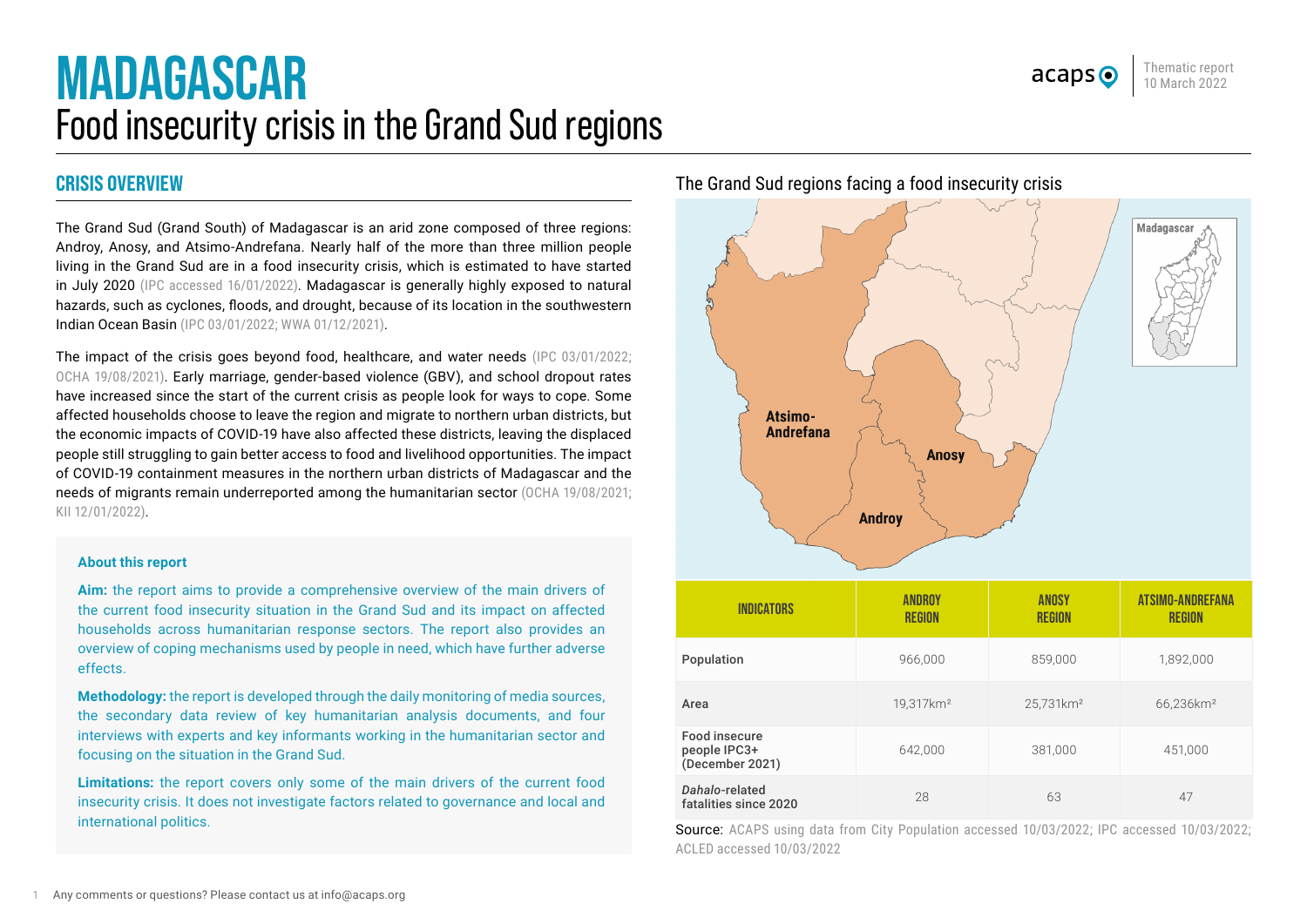# **TABLE OF CONTENTS**

| Crisis overview                                                                                                                                                                                                                     |                          |
|-------------------------------------------------------------------------------------------------------------------------------------------------------------------------------------------------------------------------------------|--------------------------|
|                                                                                                                                                                                                                                     | $\overline{\phantom{a}}$ |
| Drivers of the crisis <u>commences</u> and the crisis of the crisis of the crisis of the crisis of the crisis of the crisis of the crisis of the crisis of the crisis of the crisis of the crisis of the crisis of the crisis of th | 2                        |
| Impact on humanitarian needs                                                                                                                                                                                                        | 5                        |
| Coping strategies driving new humanitarian needs.                                                                                                                                                                                   | $\overline{7}$           |
|                                                                                                                                                                                                                                     |                          |
| Outlook.                                                                                                                                                                                                                            | 8                        |
| Information gaps                                                                                                                                                                                                                    | 8                        |

# **KEY MESSAGES**

- Since 1980, the Grand Sud has been caught in a cycle of drought and natural hazards, crop failures, loss of livelihoods and income, and higher food prices, leading to an increasing trend of the number of people suffering from food insecurity.
- Even though drought is endemic in Madagascar, it is not the only driver of the food insecurity crisis in the Grand Sud. A combination of climatic conditions and disease outbreaks; the economic impact of COVID-19 containment measures; and pre-existing issues, such as poverty, poor infrastructure, a lack of water for irrigation or drinking, and violence from bandits, have contributed to making the region more vulnerable to the impact of droughts.
- The food insecurity crisis has increased households' needs across all humanitarian response sectors, including the need for food, health, nutrition, and WASH services.
- Protection needs have increased. People have been struggling to cope and have resorted to strategies including early marriages and transactional sex, which have increased the number of reported GBV cases. Children's access to education has been disrupted, as many affected households resort to child labour to cope.
- Tropical cyclones and floods had a minor impact in 2020–2021 on the Grand Sud, and the 2021–2022 cyclone season mainly affected northern and eastern Madagascar. Regardless, the likelihood of cyclones or floods deteriorating food insecurity levels in the southern region in 2022 remains high.

## **DRIVERS OF THE CRISIS**



Drought is a chronic issue in the Grand Sud, which is currently recording its worst drought season in 40 years as driven by climate change and below-average rainfall (UN News [21/10/2021](https://news.un.org/en/story/2021/10/1103712); [WWA 01/12/2021;](https://www.worldweatherattribution.org/factors-other-than-climate-change-are-the-main-drivers-of-recent-food-insecurity-in-southern-madagascar/) [NASA accessed 07/03/2022\)](https://earthobservatory.nasa.gov/images/148636/drought-in-madagascar). Between 1980–2010, Madagascar recorded five periods of severe drought, increasing people's vulnerability to the impacts of upcoming droughts ([AF 23/06/2021](https://africafeeds.com/2021/06/23/madagascar-families-eating-mud-due-to-worst-drought-in-40-years/)). In September 2015, El Niño triggered a prolonged and severe drought over 2015–2017. This drought affected more than 1.1 million people in the Grand Sud [\(Rakotoarison et al. 26/11/2018\)](https://www.worldbank.org/en/country/madagascar/publication/madagascar-economic-update-covid-19-increases-poverty-a-new-reform-momentum-is-needed-to-build-back-stronger). Maize and cassava production declined, and their prices increased, meaning that households living under the poverty line could not afford food as needed. In response, people adopted coping strategies such as selling seeds, livestock, and agricultural tools ([FAO 27/10/2016](https://www.fao.org/news/story/en/item/449030/icode/); [Time 27/10/2016\)](https://time.com/4548729/sever-hunger-madagascar-drought-crop-failures/). Below-average rainfall triggered another period of prolonged drought that started in 2019 and continued into January 2022. As at the beginning of 2022, the drought affected over 1.6 million people in the Grand Sud, and they suffered from high levels of food insecurity [\(WFP accessed 03/01/2022;](https://www.wfp.org/countries/Madagascar?utm_source=google&utm_medium=cpc&utm_campaign=12704016415&utm_content=123606841155&gclid=EAIaIQobChMInvKK9oqW9QIVFuN3Ch3ebwEVEAAYASAAEgIi6PD_BwE&gclsrc=aw.ds) [IPC 03/01/2022](https://reliefweb.int/report/madagascar/madagascar-grand-south-grand-south-east-ipc-food-security-nutrition-snapshot)).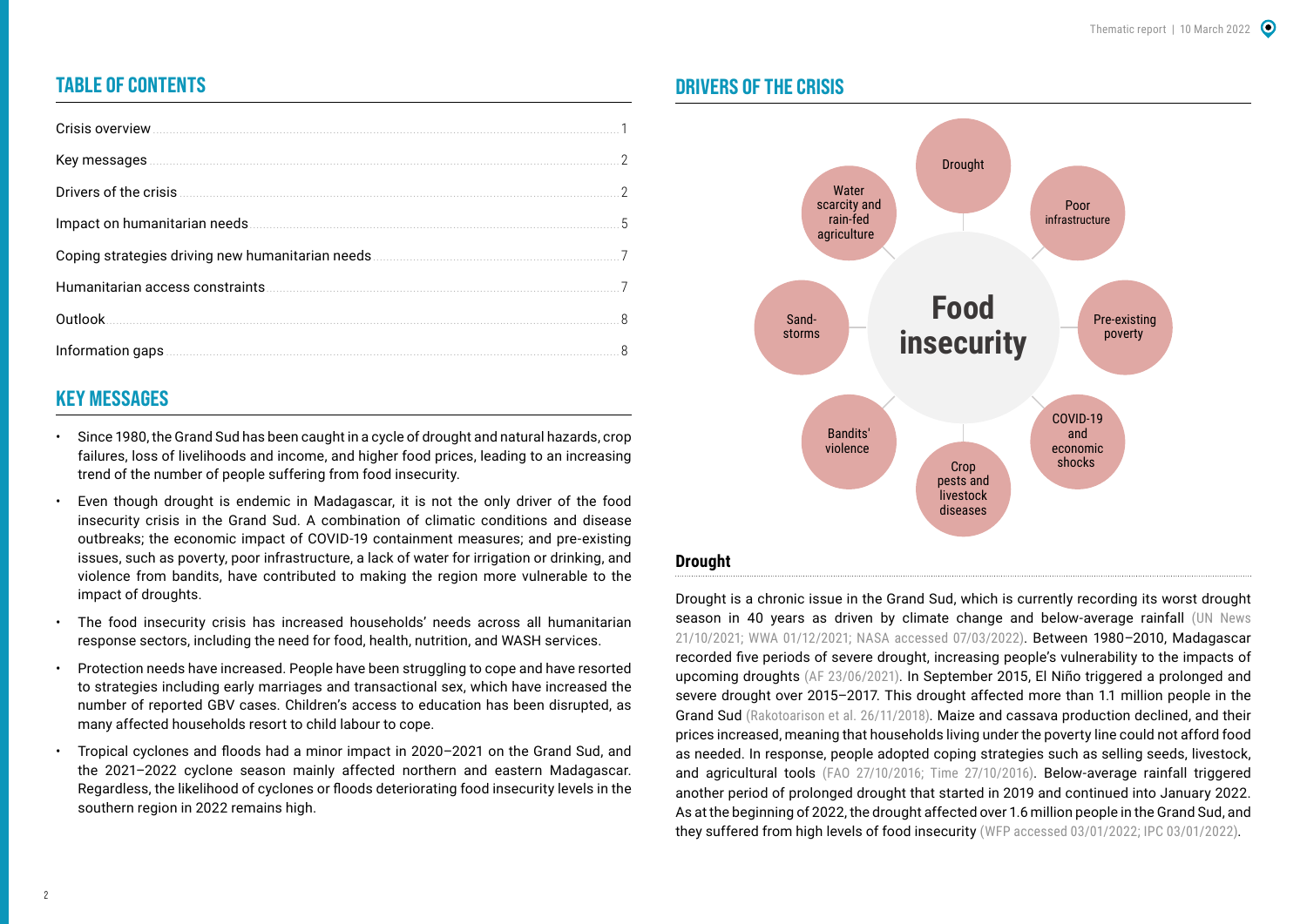## Crop calendar



Source: [FAO 28/09/2021](https://www.fao.org/giews/countrybrief/country.jsp?code=MDG)

## **Water scarcity and rain-fed agriculture**

The lack of water should be viewed as a driver instead of an outcome of the food insecurity crisis in the Grand Sud (KII 12/01/2022). The majority of the population in the region depends on rain-fed agriculture to provide food for their families with little to no profit. Farmers face significant crop failures in periods of drought or below-average rainfall (WaterAid 28/10/2021; [WWA 01/12/2021\)](https://www.worldweatherattribution.org/factors-other-than-climate-change-are-the-main-drivers-of-recent-food-insecurity-in-southern-madagascar/). Below-average rainfall since the 1980s has significantly reduced harvest and yields and contributed to the loss of jobs and farmers' inability to participate in agricultural activities. Lower production has in turn increased food prices [\(Amnesty 27/10/2021;](https://reliefweb.int/sites/reliefweb.int/files/resources/AFR3548742021ENGLISH.pdf) KII 17/01/2022).

Water scarcity has resulted in a 300% increase in the cost of water by the end of 2021 compared to the same period in 2018 and 2019, making access to water for drinking or irrigation more difficult for households and worsening levels of food insecurity [\(Telegraph 04/12/2021](https://www.telegraph.co.uk/global-health/climate-and-people/climate-change-famine-in-madagascar/)). During below-average rain seasons and with the absence of irrigation infrastructure to provide a replacement, households become less resilient to the impact of drought [\(Amnesty 27/10/2021\)](https://reliefweb.int/sites/reliefweb.int/files/resources/AFR3548742021ENGLISH.pdf).

## **Pre-existing poverty**

Poverty is among the key drivers of the food insecurity crisis in Madagascar and has largely affected people's ability to cope with the impact of prolonged drought. In 2021, more than 90% of the population in the Grand Sud lived under the poverty line, compared to 77% for the rest of the country ([WWA 01/12/2021;](https://www.worldweatherattribution.org/factors-other-than-climate-change-are-the-main-drivers-of-recent-food-insecurity-in-southern-madagascar/) [Amnesty 27/10/2021;](https://reliefweb.int/report/madagascar/it-will-be-too-late-help-us-once-we-are-dead-human-rights-impact-climate-change) WB 10/12/2020). Since March 2020, the impact of the COVID-19 pandemic on livelihoods and incomes has increased the number of people living in poverty in Madagascar by 2.3 million people, a reversal of the pre-pandemic situation when the economy was growing and poverty rates were decreasing ([UNICEF 07/12/2021;](https://reliefweb.int/report/madagascar/humanitarian-action-children-2022-madagascar) [WWA 01/12/2021\)](https://www.worldweatherattribution.org/factors-other-than-climate-change-are-the-main-drivers-of-recent-food-insecurity-in-southern-madagascar/).

Because of extreme poverty, households in the Grand Sud have limited capacities to adapt to crises, such as repeated or sustained drought. Most people are pastoralists with small-scale livestock and cattle. They economically depend on subsistence farming, growing crops like cassava, maize, and sweet potatoes to survive and expecting little to no profit. They also work in small businesses related to fisheries and tourism ([Amnesty 27/10/2021;](https://reliefweb.int/report/madagascar/it-will-be-too-late-help-us-once-we-are-dead-human-rights-impact-climate-change) [WWA 01/12/2021\)](https://www.worldweatherattribution.org/factors-other-than-climate-change-are-the-main-drivers-of-recent-food-insecurity-in-southern-madagascar/).

International organisations in the region have programmes often directed at short-term emergency response. Existing development projects sometimes lack sustainability, and there is a lack of government-led development projects to allow for the long-term support of organisations (KII 24/01/2022; [The Economist 02/09/2021](https://www.economist.com/middle-east-and-africa/madagascar-is-on-the-brink-of-famine/21804098); [Mongabay 07/07/2021](https://fr.mongabay.com/2021/07/madagascar-laridite-et-la-famine-gachent-la-vie-des-habitants-au-sud/)).

In 2019, an estimated 75% of Madagascar's 25.6 million people lived in extreme poverty under the poverty line of USD 1.90 per day. This number surpassed the 41% average for the Southern African region, making Madagascar one of the poorest countries in the world and among the least resilient to shocks (WB accessed 04/01/2022; [ORF 24/11/2022\)](https://www.orfonline.org/expert-speak/plight-of-madgascar-raging-famine-causes-rise-in-food-insecurity/). It was estimated to reach 77.4% in 2020 with an additional 1.38 million people [\(WB 16/12/2020\)](https://www.worldbank.org/en/country/madagascar/publication/madagascar-economic-update-covid-19-increases-poverty-a-new-reform-momentum-is-needed-to-build-back-stronger).

## **Sandstorms (red wind)**

Sandstorms (known locally as tiomena or red wind) have occurred in Madagascar in the past, but since 2019, drought, deforestation, and the semi-arid nature of the Grand Sud have strengthened their impact and intensity. The winds have created dunes, piled sand on farmlands, dried soils, and damaged crops, affecting the planting and harvest seasons in 2020–2021 ([Mongabay 29/01/2021\)](https://news.mongabay.com/2021/01/dusty-winds-exacerbate-looming-famine-in-madagascars-deep-south/). Sandstorms have also contributed to the increasing depletion of soil and land erosion, making agriculture-based livelihoods challenging for farmers [\(FAO 11/05/2021](https://reliefweb.int/sites/reliefweb.int/files/resources/cb4718en.pdf)).

Sandstorms usually affect the region between mid-May to mid-October. Since the start of the recent drought in 2019, sandstorms have become common all year long. They have caused disruptions to businesses, education, and administrative work in the cities ([WWF 08/01/2021](https://wwf.panda.org/wwf_news/?3363466/Madagascar-drought-famine-climate-change); [Mongabay 29/01/2021](https://news.mongabay.com/2021/01/dusty-winds-exacerbate-looming-famine-in-madagascars-deep-south/)).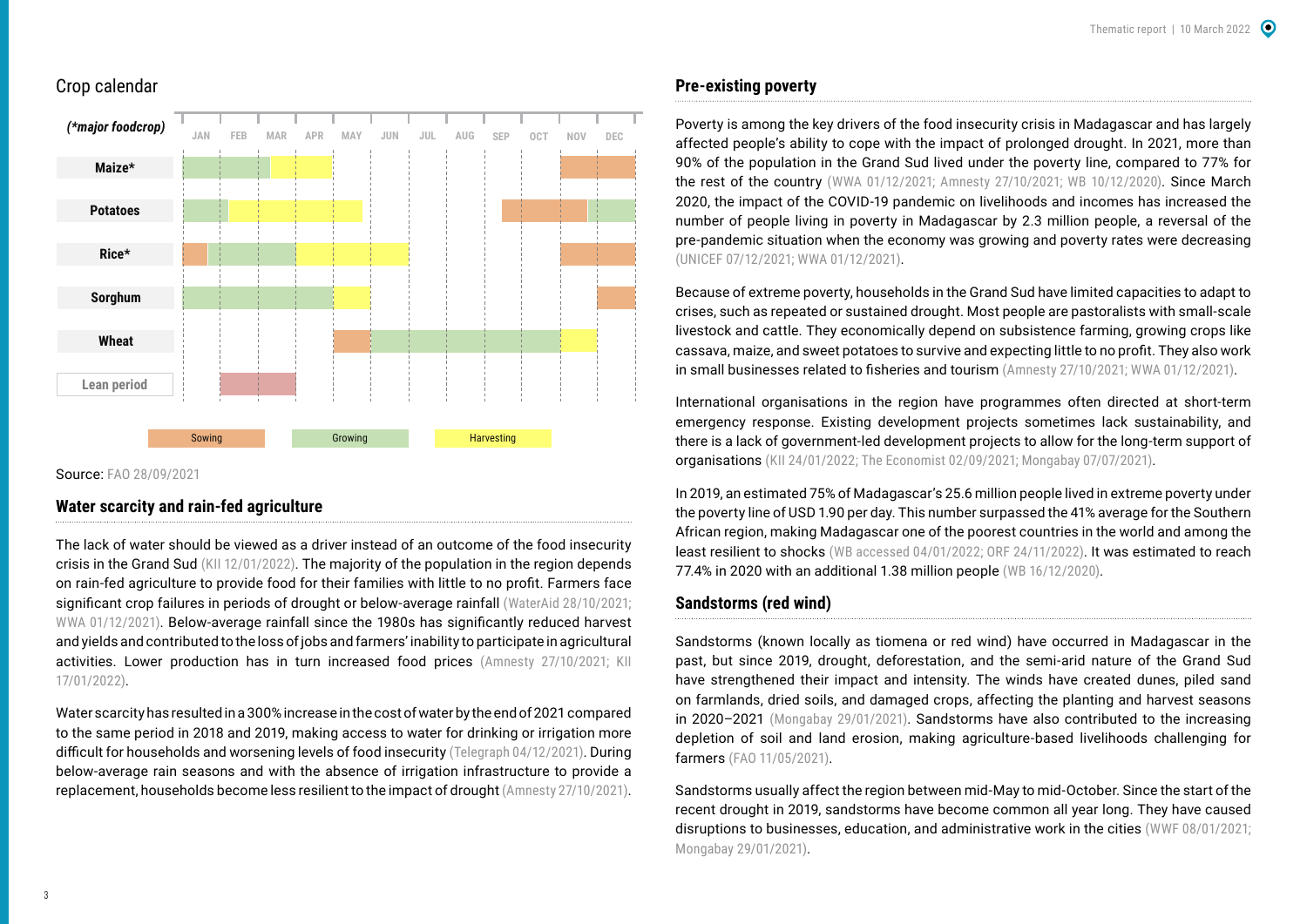## **Bandit violence (the** *dahalo***)**

Insecurity related to the criminality of bandits in the Grand Sud restricts people's movement and affects livelihoods, amplifying food insecurity ([IPC 09/07/2021](https://reliefweb.int/report/madagascar/madagascar-grand-south-ipc-acute-food-insecurity-analysis-april-december-2021); KII 17/01/2022). Armed bandits known as the dahalo are present in southern and western regions of the country, and they continue to target more districts. In the past, state forces have failed to provide security for residents against the dahalo's armed activities [\(Crisis24 accessed 09/01/2022](https://crisis24.garda.com/insights-intelligence/intelligence/country-reports/madagascar)). The dahalo steal villagers' livestock, take cattle owners as hostage, kill victims, and set villages on fire ([ISS Today 08/05/2018;](https://issafrica.org/iss-today/cattle-robbery-threatens-madagascars-peace-and-security) [African Arguments 18/01/2022\)](https://africanarguments.org/2022/01/the-forgotten-cascading-crisis-in-madagascar/). These activities also took place in 2021, with the dahalo engaging in killings, abductions, and the looting of livestock, money, and property. They raided hundreds of livestock (cows, oxen, zebu, and goats) that year [\(ACLED](https://acleddata.com/data-export-tool/)  [accessed 09/01/2022](https://acleddata.com/data-export-tool/); [IOM 10/01/2022\)](https://storyteller.iom.int/stories/building-peace-madagascars-stronghold-cattle-thieves). The practice of looting livestock has cultural roots in the ritual of boys becoming men upon stealing their first zebu given its symbolism of wealth [\(Evaneos 03/04/2018\)](https://www.evaneos.com/madagascar/holidays/discover/964-1-the-zebu-in-madagascar/).

#### **Crop pests and livestock diseases**

**Malagasy migratory locust:** as at the end of June 2021, the Malagasy migratory locust infestation had affected more than 84,000 hectares (nearly 1% of landmass) in the Grand Sud, damaging off-season crops planted in March 2021 [\(OCHA 26/08/2021](https://reliefweb.int/sites/reliefweb.int/files/resources/Madagascar_20210827_GrandSud_HumanitarianSnapshot%20%281%29.pdf) and [10/09/2021\)](https://reliefweb.int/sites/reliefweb.int/files/resources/Madagascar_20210923_Humanitarian_Response_Dashboard_Jun21.pdf). In the November 2021 to March 2022 agricultural season, crop damage resulting from a Malagasy migratory locust outbreak is projected to affect 400,000 hectares (nearly 4% of landmass) and about one million people in the Grand Sud. Food, livelihood support, and healthcare needs are expected to increase ([FAO 25/10/2021](https://reliefweb.int/report/madagascar/southern-madagascar-response-overview-october-2021)).

**Fall Armyworm:** between January–June 2021, a Fall Armyworm outbreak contributed to the loss of 60% of crops in the Grand Sud and the poor production conditions of maize crops ([OCHA 26/08/2021 and](https://reliefweb.int/sites/reliefweb.int/files/resources/Madagascar_20210827_GrandSud_HumanitarianSnapshot%20%281%29.pdf) [10/09/2021](https://reliefweb.int/sites/reliefweb.int/files/resources/Madagascar_20210923_Humanitarian_Response_Dashboard_Jun21.pdf); [FAO 06/05/2021\)](https://reliefweb.int/sites/reliefweb.int/files/resources/MDG_14.pdf). The infestation came after rainfall combined with warm temperature created ideal conditions for Fall Armyworm eggs to hatch ([VOA 22/06/2021](https://www.voanews.com/a/africa_wfp-catastrophic-hunger-descending-southern-madagascar/6207340.html)).

**Rift Valley Fever:** in the first quarter of 2021, a Rift Valley Fever outbreak affected pastoralist livelihoods. It contributed to the deterioration of the physical condition and productivity rate of livestock, reducing live animal market prices and the income of livestock owners ([FAO](https://reliefweb.int/report/madagascar/giews-country-brief-madagascar-06-may-2021)  [06/05/2021\)](https://reliefweb.int/report/madagascar/giews-country-brief-madagascar-06-may-2021).

#### **COVID-19 containment measures**

The Malagasy Government introduced movement restrictions in 2020–2021 to help contain COVID-19. These measures contributed to food inflation, which reached an estimated 8% in 2021 ([WFP 30/12/2021](https://reliefweb.int/report/madagascar/wfp-madagascar-country-brief-november-2021)). The disruption of markets and supply chains because of the restrictions and currency depreciation significantly increased the price of basic food items, such as rice and oil. This increase left households who had depleted their reserves unable to buy food [\(FAO 25/10/2021](https://reliefweb.int/report/madagascar/southern-madagascar-response-overview-october-2021)). Movement restrictions also limited people's ability to migrate from the Grand Sud to northern urban centres to seek better employment opportunities [\(IPC](https://reliefweb.int/sites/reliefweb.int/files/resources/IPC_Madagascar_AcuteFoodInsec_Projection_Update_2020AprilJuly_English.pdf)  [29/04/2020](https://reliefweb.int/sites/reliefweb.int/files/resources/IPC_Madagascar_AcuteFoodInsec_Projection_Update_2020AprilJuly_English.pdf)). The need for the Government to focus on controlling the spread of the virus has at times come at the expense of food, water, health, and education needs in the region (KII 17/01/2022).

In 2020, the COVID-19 pandemic triggered a sudden and deep recession in Madagascar, with a 4% drop in real gross domestic product reversing nearly a decade of income per capita gains ([WFP 30/12/2021;](https://reliefweb.int/report/madagascar/wfp-madagascar-country-brief-november-2021) [WB 16/12/2020](https://www.worldbank.org/en/country/madagascar/publication/madagascar-economic-update-covid-19-increases-poverty-a-new-reform-momentum-is-needed-to-build-back-stronger)). COVID-19 containment measures have severely hit the export, manufacturing, mining, tourism, service, and financial sectors. The budget deficit increased by 6% in 2020, up from 1.4% in 2019, because of decreased tax collections and increased government spending. This increase reduced the Government's ability to address weather shocks and increased food and health needs [\(AFDB accessed 04/01/2022\)](https://www.afdb.org/en/countries/southern-africa/madagascar/madagascar-economic-outlook).

COVID-19 movement restrictions were extensive in 2020–2021, and the Government declared a state of health emergency in March–October 2020 and April–September 2021 ([Crisis24 19/10/2020](https://www.garda.com/crisis24/news-alerts/390636/madagascar-authorities-announce-end-of-state-of-health-emergency-october-18-update-19) and [06/09/2021](https://crisis24.garda.com/alerts/2021/09/madagascar-officials-have-lifted-nationwide-covid-19-related-state-of-emergency-as-of-sept-6-update-34)). Madagascar entered 2022 with a third wave of COVID-19 infections that started in mid-December 2021, with only 2.7%% of the population fully vaccinated [\(WHO accessed 16/01/2022](https://covid19.who.int/region/afro/country/mg); [Our World in Data accessed 23/01/2022](https://ourworldindata.org/covid-vaccinations?country=MDG)). Despite this third surge, the Government did not declare another state of health emergency, which means COVID-19 containment measures are unlikely to influence food security in 2022.

## **Poor infrastructure**

The development of infrastructure in the Grand Sud has been stalled for decades (KII 24/01/2022). During the rainy season (November–April), dirt roads become muddy and impassable, and access to markets becomes extremely challenging, increasing food prices ([WWA 01/12/2021;](https://www.worldweatherattribution.org/factors-other-than-climate-change-are-the-main-drivers-of-recent-food-insecurity-in-southern-madagascar/) [OCHA 19/08/2021\)](https://reliefweb.int/report/madagascar/madagascar-grand-sud-flash-appeal-january-2021-may-2022-revised-june-2021). Poor infrastructure, such as an almost nonexistent and poorly maintained drainage system, contributes to a higher risk of flooding, which has become common after rainfall [\(Crisis24 accessed 09/01/2022;](https://crisis24.garda.com/insights-intelligence/intelligence/country-reports/madagascar) CRS KII 18/01/2022).

Only 40% of villages in the Grand Sud are accessible all year long. Nine districts (Amboasary Atsimo, Ambovombe, Ampanihy, Bekily, Beloha, Betioky, Betroka, Tsihombe, and some parts of Taolagnaro) are hard to physically access, especially during the rainy season (KII 12/01/2022; [OCHA 19/08/2021\)](https://reliefweb.int/sites/reliefweb.int/files/resources/Madagascar_20210819_GrandSud_FlashAppealRevision_June2021.pdf). Other communities are isolated all year long, cut off from the rest of the country, and have limited access to water, electricity, and markets to sell their products ([FAO 26/04/2019](https://www.fao.org/fao-stories/article/en/c/1190290/)).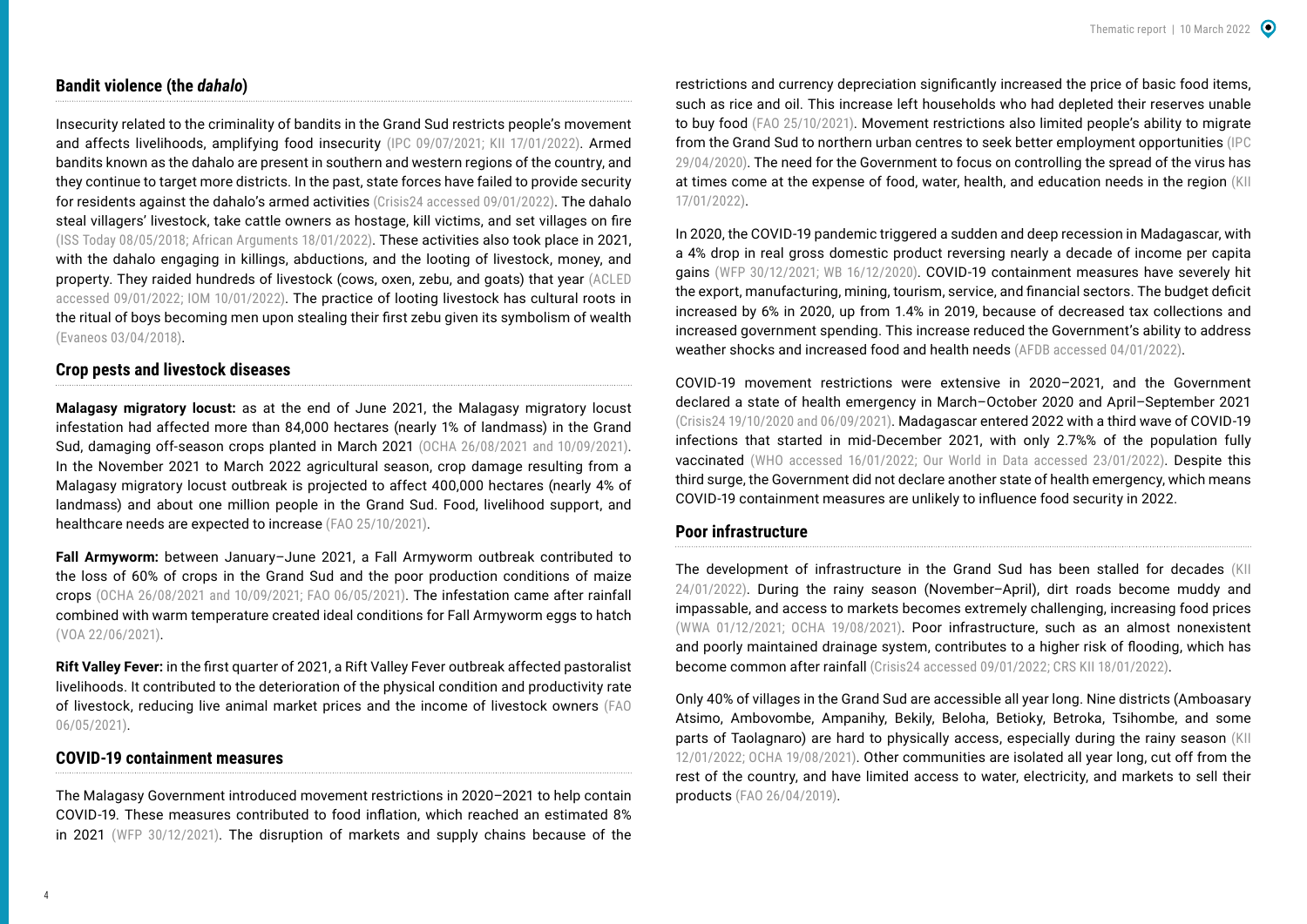# <span id="page-4-0"></span>**IMPACT ON HUMANITARIAN NEEDS**

#### **Food**

Households face food access and availability challenges as a result of low production, a lack of income sources, and severe market disruptions. Between April–September 2021, 14,000 people in Atsimo-Andrefana region experienced Catastrophe/Famine (IPC Phase 5) food insecurity. As at December 2021, more than 1.47 million people (approximately 49% of the analysed population) in Androy, Anosy, and Atsimo-Andrefana regions were food insecure and required food assistance. The large-scale humanitarian response has helped slightly improve this situation. Between January–April 2022, 47% of the population (1.42 million) in the three regions is projected to face Crisis (IPC Phase 3) and Emergency (IPC Phase 4) food insecurity levels, with none facing catastrophic situations [\(IPC 09/07/2021](https://reliefweb.int/report/madagascar/madagascar-grand-south-ipc-acute-food-insecurity-analysis-april-december-2021) and [03/01/2022;](https://reliefweb.int/report/madagascar/madagascar-grand-south-grand-south-east-ipc-food-security-nutrition-snapshot) [IPC accessed 04/01/2022;](https://www.ipcinfo.org/ipc-country-analysis/details-map/en/c/1155379/?iso3=MDG) [OCHA 19/08/2021](https://reliefweb.int/report/madagascar/madagascar-grand-sud-flash-appeal-january-2021-may-2022-revised-june-2021)). Despite the apparent improvement, the lean seasons in 2022-2023 will likely begin earlier and be more severe than in previous years (KII 21/01/2022; [FEWS NET 02/02/2022](https://reliefweb.int/sites/reliefweb.int/files/resources/ALERT_Madagascar_202201.pdf)).

Percentage of people facing Crisis (IPC Phase 3) food insecurity levels and above



#### Source: [IPC accessed 10/03/2022](https://www.ipcinfo.org/ipc-country-analysis/details-map/en/c/1155379/?iso3=MDG)

## **Nutrition**

Through June 2022, the nutrition situation in the Grand Sud will likely worsen. 500,000 children are projected to be at risk of malnutrition and in need of nutrition services between January–March, including 70,000 severely malnourished children. Drivers for the increase include the early start of the lean season because of prolonged drought, the economic impacts of the COVID-19 pandemic, an increase in the prices of basic items (including food), poor agricultural seasons, and limited access to water and health services ([UNICEF 30/11/2021](https://reliefweb.int/sites/reliefweb.int/files/resources/UNICEF%20Madagascar%20Humanitarian%20Situation%20Report%20No.%206%20-%20November%20%202021.pdf)  and [25/11/2021\)](https://reliefweb.int/sites/reliefweb.int/files/resources/UNICEF%20Madagascar%20Humanitarian%20Situation%20Report%20No.%205%20-%20October%202021.pdf).

In November 2021, for children 6–59 months of age, the moderate acute malnutrition (MAM) rate decreased and the severe acute malnutrition (SAM) rate slightly increased compared to rates in November 2020. In 2021, MAM prevalence was 6.1%, and SAM was 1.5%. In 2020, the MAM rate was 5.6%, and SAM was 2% ([UNICEF 30/11/2021](https://reliefweb.int/sites/reliefweb.int/files/resources/UNICEF%20Madagascar%20Humanitarian%20Situation%20Report%20No.%206%20-%20November%20%202021.pdf) and [25/11/2021](https://reliefweb.int/sites/reliefweb.int/files/resources/UNICEF%20Madagascar%20Humanitarian%20Situation%20Report%20No.%205%20-%20October%202021.pdf); [ECHO 03/05/2021\)](https://reliefweb.int/report/madagascar/madagascar-madagascar-food-and-nutrition-crisis-dg-echo-wfp-unicef-echo-daily).

#### **Health**

Needs for health services increased as acute food shortages and malnutrition compromised disease resilience. Poor road conditions and a lack of security affect people's access to health facilities ([OCHA 19/08/2021](https://reliefweb.int/report/madagascar/madagascar-grand-sud-flash-appeal-january-2021-may-2022-revised-june-2021)). After children, elderly people have the highest needs for health services as there are no targeted programmes for them. The situation especially affects elderly people who do not have children or relatives to support them nearby (KII 24/01/2022).

In October 2021, drought and water shortages led to an increase in cases of bloody diarrhoea – a waterborne disease – in Anosy region. The disease is considered a main contributor to child deaths [\(OCHA 11/11/2021](https://reliefweb.int/report/madagascar/madagascar-grand-sud-humanitarian-response-dashboard-january-october-2021); KII 12/01/2022). Other diseases that affect households in the Grand Sud include malaria, polio, plague, measles, and COVID-19 (KII 12/01/2022; CDC 19/03/2020; [WHO 01/10/2021 and](https://www.who.int/emergencies/disease-outbreak-news/item/plague---madagascar) [17/01/2019](https://reliefweb.int/report/madagascar/measles-madagascar-disease-outbreak-news-17-january-2019)).

People living in remote areas without roads or communication infrastructure struggle to reach health centres, which are around 10km away from most communities and not equipped with needed tools or medical staff. Insecurity and increased dahalo criminality also hindered access to health services in 2021, especially in Amboasary Atsimo and Taolagnaro districts in Ansoy region (KII 12/01/2022; [USAID accessed 15/01/2022](https://www.usaid.gov/madagascar/global-health); [OCHA 02/12/2021\)](https://reliefweb.int/report/world/global-humanitarian-overview-2022).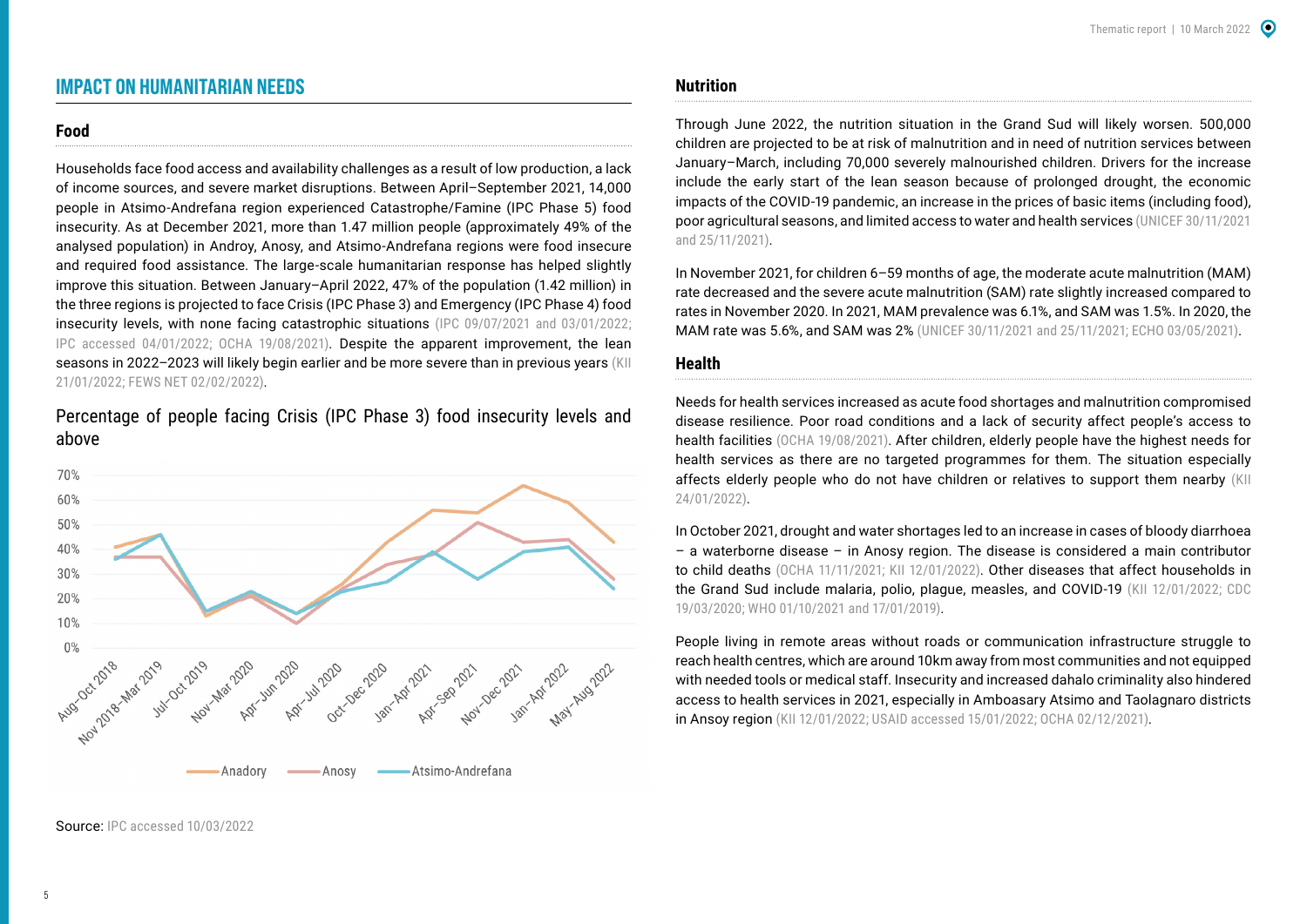#### **WASH**

Drought continuously depletes water levels, increasing water extraction and water trucking difficulties ([UNICEF 06/01/2022](https://reliefweb.int/report/madagascar/unicef-madagascar-humanitarian-situation-report-no-7-december-2021)). Households in the south consider water their biggest priority. They need clean water to drink and cook. Obtaining water is very challenging, as people need to walk long distances or dig deep boreholes to get to a water source. Some boreholes also provide salty water instead of clean drinking water (CRS KII 18/01/2022; KII 24/01/2022). In 2021, water shortages, aside from water prices increasing by 10–15 times the average, drove families to depend on unsafe water for drinking and cooking, exposing them to water-related disease outbreaks [\(OCHA 27/08/2021](https://reliefweb.int/report/madagascar/madagascar-grand-sud-humanitarian-snapshot-july-2021)).

#### **Protection**

The food security and drought crisis in the Grand Sud is leading to the use of coping mechanisms with harmful effects on women and children in particular ([OCHA 19/08/2021\)](https://reliefweb.int/sites/reliefweb.int/files/resources/Madagascar_20210819_GrandSud_FlashAppealRevision_June2021.pdf). GBV is commonly reported in the region, and there are not enough services to accommodate victims of GBV or child abuse (CRS KII 18/01/2022).

**Women:** there are reports of women resorting to transactional sex to provide food despite the risk of unintended pregnancies. Access to sexual and reproductive healthcare is also challenging, largely because people cannot afford transportation costs to access adequate services. Early marriage rates also continue to be high in the Grand Sud. The rates of women ages 20–49 that get married before 18 (the legal marriage age in Madagascar) are 45% in Anosy, 55% in Androy, and 58% in Atsimo-Andrefana, all higher than the national rate of 37% ([UNFPA 16/09/2021](https://esaro.unfpa.org/en/news/survival-strategies-put-lives-and-rights-women-and-girls-madagascars-drought-hit-grand-sud-risk) and [15/11/2021;](https://reliefweb.int/report/madagascar/unfpa-madagascar-country-office-situation-report-3) [OCHA 19/08/2021\)](https://reliefweb.int/sites/reliefweb.int/files/resources/Madagascar_20210819_GrandSud_FlashAppealRevision_June2021.pdf). Cultural or social reasons, such as men preferring to be present and overseeing all topics discussed, sometimes pose challenges for aid workers to have private conversations with women or young girls, making it difficult to identify protection needs (KII 17/01/2022).

**Children:** child labour cases are increasing because of consecutive droughts. Children are considered adults and expected to participate in informal income-generating activities, including begging, mining, farming, and getting water. 49–62% of children were involved in child labour in 2021 ([OCHA 02/12/2021](https://reliefweb.int/report/world/global-humanitarian-overview-2022) and [19/08/2021](https://reliefweb.int/report/madagascar/madagascar-grand-sud-flash-appeal-january-2021-may-2022-revised-june-2021); CRS KII 18/01/2022).

## **Livelihoods**

More than 90% of people facing acute food insecurity in the Grand Sud live on agriculture, livestock, and fishing. With households having depleted their assets, the Grand Sud faces a risk of a total collapse of livelihoods [\(FAO and WFP 11/05/2021;](https://reliefweb.int/report/madagascar/southern-madagascar-government-and-un-sound-alarm-famine-risk-urge-action) [Farmer's Weekly 11/01/2022\)](https://www.farmersweekly.co.za/opinion/by-invitation/southern-africas-hunger-hotspots/). Drought, below-average rainfall, and a lack of irrigation water are some factors that have affected livelihoods. Sandstorms, locust and Fall Armyworm infestations, and a Rift Valley

Fever outbreak have specifically affected agricultural and livestock activities. In the three most populated districts (Amboasary Atsimo, Ambovombe, and Ampanihy), severe drought led to up to 60% of crop losses in May–June 2021 [\(OCHA 19/08/2021](https://reliefweb.int/report/madagascar/madagascar-grand-sud-flash-appeal-january-2021-may-2022-revised-june-2021)). A lack of water and pasture have also resulted in the death of some livestock and poor body conditions for others ([Farmer's Weekly 11/01/2022\)](https://www.farmersweekly.co.za/opinion/by-invitation/southern-africas-hunger-hotspots/). COVID-19 restriction measures, such as the temporary closure of non-essential businesses, have resulted in job losses, affecting households' livelihoods and purchasing power ([The Kingston Whig Standard 09/08/2021;](https://www.thewhig.com/opinion/columnists/climate-and-covid-causing-food-insecurity-in-madagascar) [FAO 11/05/2021](https://reliefweb.int/report/madagascar/southern-madagascar-response-overview-may-2021)). The low harvest in 2021 resulted in low crop sales for farmers and low demand for overall labour [\(Farmer's](https://www.farmersweekly.co.za/opinion/by-invitation/southern-africas-hunger-hotspots/)  [Weekly 11/01/2022\)](https://www.farmersweekly.co.za/opinion/by-invitation/southern-africas-hunger-hotspots/).

Ethnic groups in some areas like Androy region believe that agricultural activities are not masculine, but livestock cultivation is. This belief could explain why most men prefer working in livestock and fisheries. Owning zebu, a cattle species, also used to be significantly symbolic in southern Madagascar and was seen as a sign of wealth. Currently, it is not preferable as it may attract the dahalo (KII 17/01/2022; [Evaneos 03/04/2018\)](https://www.evaneos.com/madagascar/holidays/discover/964-1-the-zebu-in-madagascar/).

#### **Education**

The food insecurity crisis is affecting children's access to education. Dropout rates for the 2018–2019 school year were nearly 38% for primary school and 34% for secondary school. The rates are expected to have increased in 2020–2021 because of the deteriorating food security situation and closure of schools during the COVID-19 pandemic, but recent data is not available [\(OCHA 19/08/2021](https://reliefweb.int/report/madagascar/madagascar-grand-sud-flash-appeal-january-2021-may-2022-revised-june-2021) and [02/12/2021](https://reliefweb.int/report/world/global-humanitarian-overview-2022); [UNICEF 07/12/2021\)](https://reliefweb.int/report/madagascar/humanitarian-action-children-2022-madagascar). A low percentage of children complete any type of education, and few show knowledge of math and French. Classrooms are very crowded with students. The quality of education is poor. Some teachers also tend to miss classes when they are preoccupied with providing food for their own families (KII 12/01/2022; [ADSUM accessed 19/02/2022](https://adsumfoundation.org/latest-news/School-Builds-and-School-Days-MadagascarInMay)).

Households living below the poverty line tend to involve their children in child labour, interrupting their school enrollment [\(OCHA 19/08/2021\)](https://reliefweb.int/report/madagascar/madagascar-grand-sud-flash-appeal-january-2021-may-2022-revised-june-2021). Other households migrate from the Grand Sud to northern Madagascar in search of better sources of income, also temporarily affecting their children's education ([ECHO 30/06/2021](https://reliefweb.int/report/madagascar/echo-factsheet-madagascar-last-updated-30062021); [OCHA 02/12/2021\)](https://reliefweb.int/report/world/global-humanitarian-overview-2022). Given lockdown measures during the COVID-19 pandemic, enrolling in online education has been challenging for children in rural areas where internet services are unavailable (KII 17/01/2022; KII 12/01/2022).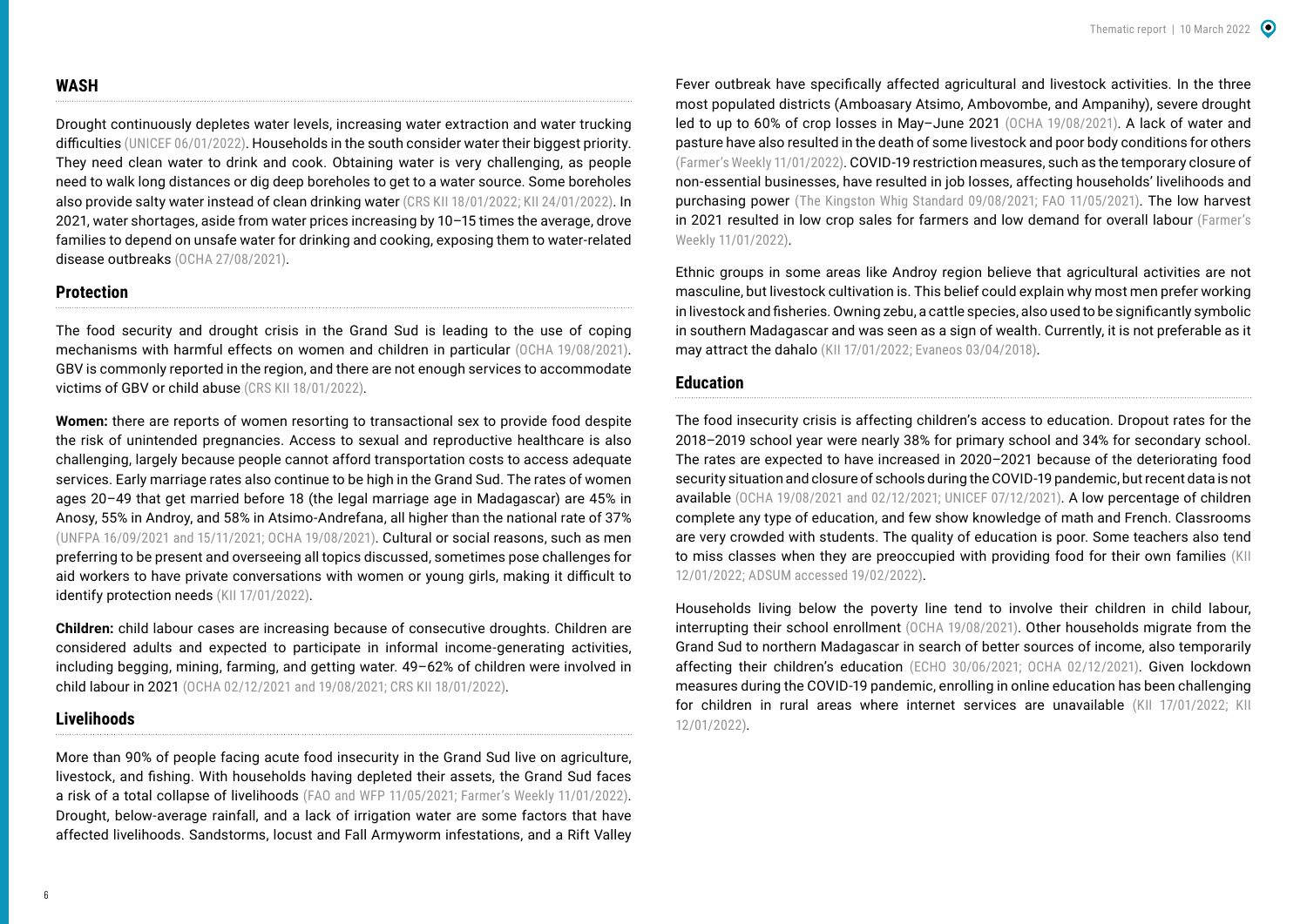#### <span id="page-6-0"></span>**Shelter**

In search of better livelihood opportunities and sources of income, people migrate from the Grand Sud to northern Madagascar and require emergency (and sometimes temporary) shelter assistance. The drought displaced nearly 3,000 people in the cities and transit points from December 2020 to March 2021 [\(OCHA 19/08/2021](https://reliefweb.int/report/madagascar/madagascar-grand-sud-flash-appeal-january-2021-may-2022-revised-june-2021)). Domestic COVID-19 containment measures between 2020–2021 limited internal migration movement and decreased shelter needs ([IPC 29/04/2020](https://reliefweb.int/sites/reliefweb.int/files/resources/IPC_Madagascar_AcuteFoodInsec_Projection_Update_2020AprilJuly_English.pdf)). Upon the lifting of these measures, with poor household production remaining largely below average and increasing shelter needs, migration increased again between April–September 2021 [\(FEWS NET 30/09/2021](https://reliefweb.int/report/madagascar/madagascar-key-message-update-poor-production-across-south-driving-above-average)).

## **COPING STRATEGIES DRIVING NEW HUMANITARIAN NEEDS**

Between 60–70% of households in the Grand Sud employ emergency livelihood coping strategies, such as selling houses or land, practising illegal or risky activities, migrating to urban centres, and begging. In Ambovombe and Tsihombe districts in Androy region and Amboasary Atsimo and Taolagnaro districts in Anosy region, more than 10% of households have already exhausted their emergency coping strategies [\(IPC 09/07/2021](https://reliefweb.int/report/madagascar/madagascar-grand-south-ipc-acute-food-insecurity-analysis-april-december-2021) and [03/01/2022;](https://reliefweb.int/report/madagascar/madagascar-grand-sud-grand-sud-est-analyse-de-l-ins-curit-alimentaire-aigu-et-de) [FEWS NET 31/07/2021](https://reliefweb.int/report/madagascar/madagascar-key-message-update-poor-production-continues-drive-high-prices-across); KII 12/01/2022).

Households below the poverty line also resort to selling productive assets and reducing the quantity, frequency, and quality of meals, with some communities resorting to consuming almost exclusively wild food, such as red cactus leaves, yams, roots, wild fruits, and cassava (KII 24/01/2022; CRS KII 18/01/2022; [FAO 25/10/2021\)](https://reliefweb.int/report/madagascar/southern-madagascar-response-overview-october-2021). Early marriages and prostitution are also among the negative coping strategies reported in the region (CRS KII 18/01/2022).

People in the Grand Sud have become dependent on aid from international organisations, which is another negative coping strategy (KII 12/01/2022; KII 24/01/2022). Providing unconditional assistance to all people in need has increased humanitarian aid dependency, but international organisation programmes are usually short-term emergency responses to the crisis. They are not development programmes that aim to create resilience to future shocks for the Malagasy people (KII 24/01/2022; [Mongabay 07/07/2021](https://fr.mongabay.com/2021/07/madagascar-laridite-et-la-famine-gachent-la-vie-des-habitants-au-sud/)).

Prior to the COVID-19 pandemic, households could migrate to urban centres while waiting for the situation in the south to improve. COVID-19 restriction measures limited this migration movement, which only resumed in April 2021. By then, people in cities were no longer welcoming to migrants from the Grand Sud. Households in northern Madagascar also dealt with the COVID-19 impacts on livelihoods and economy, and receiving migrants from the southern districts would exhaust their own resources. In general, the COVID-19 pandemic has increased discrimination, stigmatisation, and xenophobia against migrants (KII 17/01/2022; [IOM 21/07/2021\)](https://reliefweb.int/report/madagascar/iom-madagascar-annual-report-2020).

The low demand for petty trade and service in urban areas and agricultural labour in rural areas has also limited livelihood opportunities for migrants ([FEWS NET 30/09/2021\)](https://reliefweb.int/report/madagascar/madagascar-key-message-update-poor-production-across-south-driving-above-average). As a result, migrants adopt emergency coping strategies in the regions they settle in. One such strategy is illegal forest exploitation, which contributes to increasing deforestation rates and is another reason northern households refuse migrants ([FEWS NET 30/09/2021;](https://reliefweb.int/report/madagascar/madagascar-key-message-update-poor-production-across-south-driving-above-average) CRS KII 18/01/2022).

# **HUMANITARIAN ACCESS CONSTRAINTS**

#### **Remote areas and poor infrastructure**

Poor road conditions hinder humanitarian response to the food insecurity crisis in southern Madagascar. Roads linking districts and municipalities to remote areas are unpaved. During the rainy season between November–April, these roads become muddy and delay the delivery of humanitarian assistance. Some communities living in Tolagnaro and Amboasary Atsimo districts in Anosy region are the hardest to reach, as they are not connected by roads and can only be reached by foot or canoe ([OCHA 19/08/2021](https://reliefweb.int/report/madagascar/madagascar-grand-sud-flash-appeal-january-2021-may-2022-revised-june-2021) and [18/01/2021;](https://reliefweb.int/report/madagascar/madagascar-grand-sud-flash-appeal-january-may-2021) [IPC 09/07/2021](https://reliefweb.int/report/madagascar/madagascar-grand-south-ipc-acute-food-insecurity-analysis-april-december-2021); [FEWS NET](https://fews.net/southern-africa/madagascar/key-message-update/september-2021)  [30/09/2021\)](https://fews.net/southern-africa/madagascar/key-message-update/september-2021). Other remote villages can only be reached after many hours of travel, sometimes under 40° C weather conditions (KII 17/01/2022). Only 42% of villages are accessible all year long (KII 12/01/2022). Transportation is expensive, and vendors are limited. Trucks also break down often because of bad road conditions, resulting in delays in aid delivery (CRS KII 18/01/2022).

#### **Insecurity caused by bandits**

Frequent cattle raids and theft by the dahalo restrict people's access to humanitarian services. The districts most affected by insecurity in 2021 were Amboasary Atsimo and Betroka in Anosy region and Ambovombe in Androy region [\(OCHA 19/08/2021\)](https://reliefweb.int/report/madagascar/madagascar-grand-sud-flash-appeal-january-2021-may-2022-revised-june-2021). Some humanitarian organisations set no-go zones because of banditry violence (KII 12/01/2022). There have been incidents reported in relation to the activity of bandits, including an ambush of humanitarian staff by armed dahalo members on 7 December 2021 in Amboasary Atsimo. They killed one aid worker, injured another, and stole the group's belongings ([OCHA 19/08/2021](https://reliefweb.int/report/madagascar/madagascar-grand-sud-flash-appeal-january-2021-may-2022-revised-june-2021); [Crisis24 13/12/2021\)](https://crisis24.garda.com/insights-intelligence/intelligence/risk-alerts/wip1001340591/madagascar-insecurity-likely-to-persist-in-southern-regions-through-at-least-mid-january-due-to-severe-drought). Generally, the dahalo do not target humanitarian workers or their assets because their main goal is to steal livestock (KII 17/01/2022).

#### **Visas for international staff**

COVID-19 restrictive measures on international flights delay the renewal and issuance of visas for international humanitarian workers ([OCHA 19/08/2021;](https://reliefweb.int/report/madagascar/madagascar-grand-sud-flash-appeal-january-2021-may-2022-revised-june-2021) CRS KII 18/01/2022).